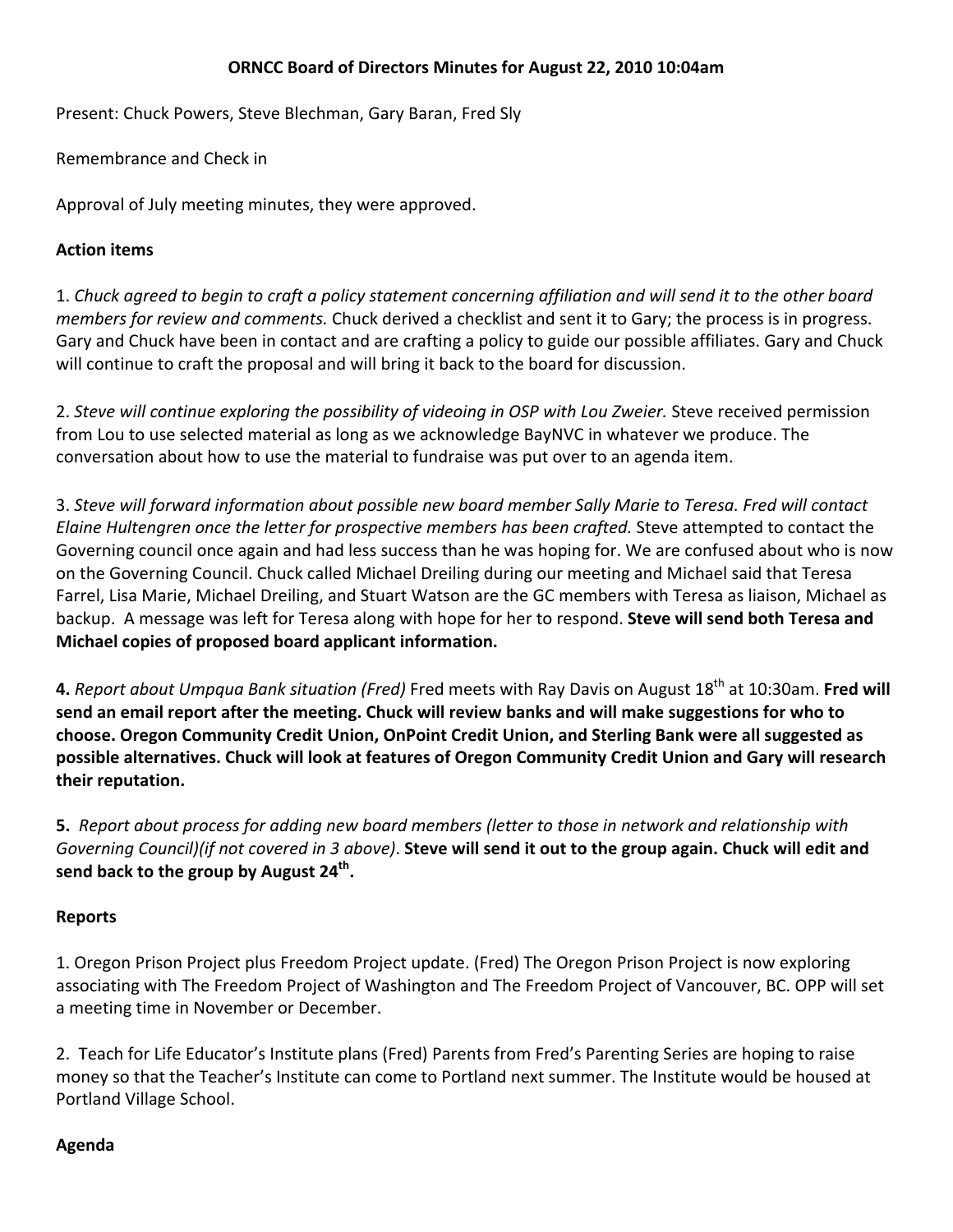1. Strategy for distributing outdated NVC materials (Chuck) (see July meeting minutes). **Chuck will bring to** Steve's house for use by OPP and will donate the remainder to office supplies to SCRAP on MLK in Portland. Chuck will collect the shirts and old format stuff and put it in his garage for future distribution and Chuck **will do inventory by year's end.**

2. Proposed questions for possible affiliated organizations and discussion of policy for agreeing to affiliate (Chuck) (e.g do we review each request separately and, if so, do we do so as a whole board or have a subcommittee handle this, with recommendation to the board?) If we agree on a policy, then we can consider:

- i. Affiliation with Rooms for Peace?
- ii. Affiliation with PSU

Gary will create a final draft of the developing policy and will send it around for final review. We agreed to finalize this issue using email. Chuck will contact Rooms for Peace and ask for clarity about what they **would want from us and specifically how they respond to about our concerns about liability.** 

3. Issue of disbursement of funds collected for projects (Fred's topic re OPP). **Fred was assured that all funds collected for the prison project will be disbursed upon request Fred will review the contract.** 

4. Selene's request for ORNCC to sponsor her trainings (Steve). **Steve will contact Selene and ask her** specifically what she would like from us. Steve will also forward to Selene a draft contract for her to review **that delineates our relationship. Chuck will send Steve the contract form.**

5. Brainstorming things that volunteers could do for ORNCC (for LaShelle Charde and others) (Chuck) **One idea** is to ask for an IT volunteer that could help us integrate the two current data bases that we have. Another **would be to gain information about how to integrate our data bases by buying and/or programming. Fundraising expertise. Contacting trainers if they would like to have NVC materials for sale (a training material coordinator). Email list management for Eugene. ORNCC newsletter. Local PR (a public relations assistant). Chuck will list the volunteer opportunities on the website and produce a ORNCC newsletter.** 

6. Thank you letter to Holly Humphrey, for her many years of service. **Steve will craft a thank you message and send it to Chuck who will send a electronic card to Holly.** 

7. Planned fundraising (email message to those in network, with particular focus on need for funds for OPP?). **We agreed that creating a comprehensive fundraising strategy will be a future agenda item.** 

**8.** Time line for submitting information for new board members. (Steve) First board meeting in 2011 will be January 30<sup>th</sup> in Eugene. New nominees will be invited to come to the December 19<sup>th</sup> meeting, and we will submit to the Governing Council all new board nominations by October 31 $^{\text{st}}$ .. We will finalize our list by the October 24<sup>th</sup> meeting in Eugene. We will request that all nominee responses be presented to us by Oct. 22<sup>nd</sup>. **Chuck will send the announcement to new prospective board members by September 4th.** 

# **Unaddressed items from past agendas:**

1. Arranging for CEUs for trainings in Oregon (and other than those offered through the Educators Institute). **We agreed to ask for a volunteer to research this opportunity.** 

2. Database use and issues. **We agreed to look for a volunteer to handle our database needs.**